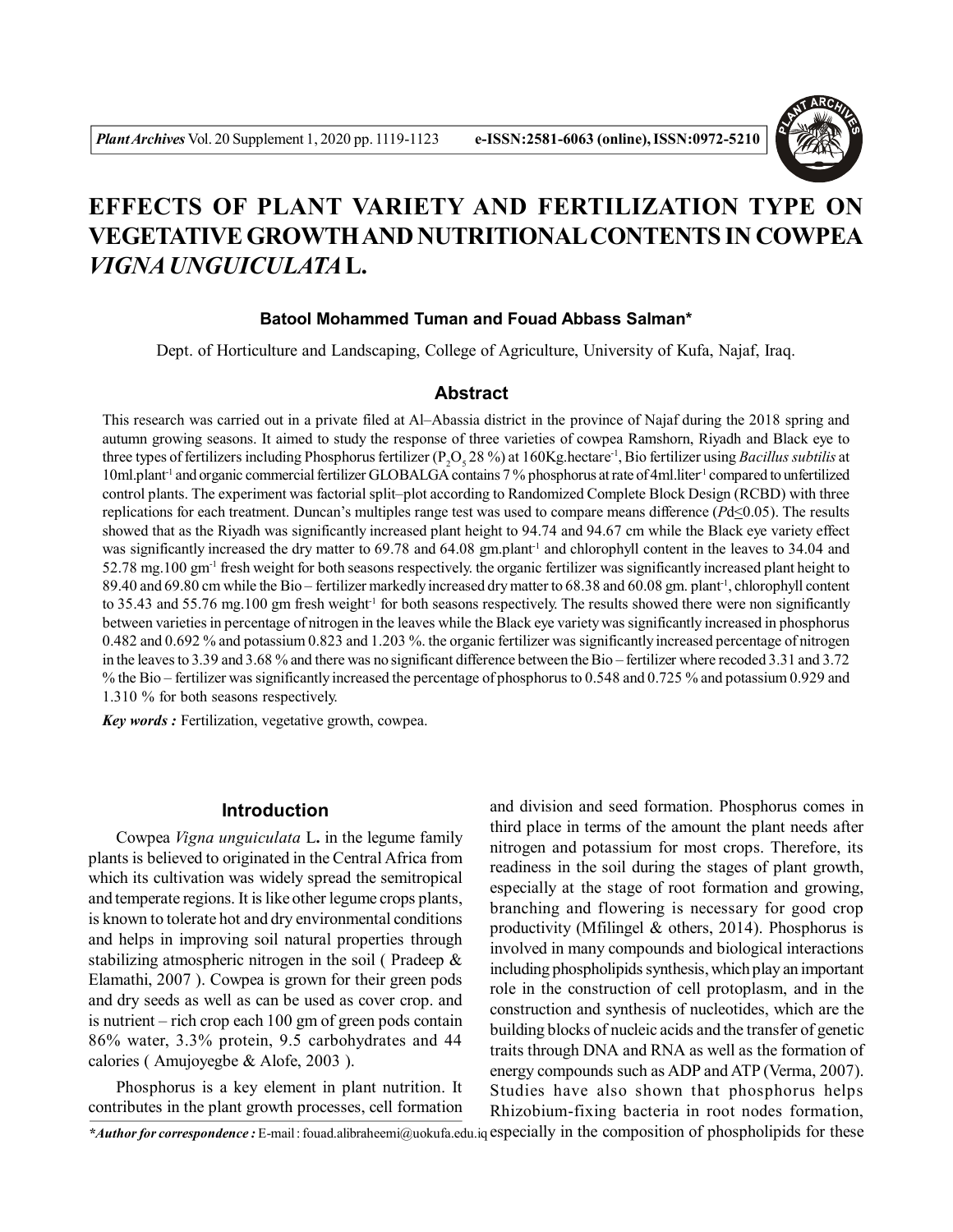microorganisms. Other studies have reported that phosphorus deficiency negatively affected the processing of nitrogen fixation process by the Rhizobium-fixing bacteria ) Weisany *et al.,* 2013).

The use of organic fertilizers is an important way to avoid problems resulting from the use of chemical fertilizers, which work to produce negative effects, including pollution of groundwater with the effects of those fertilizers, as well as increasing the content of agricultural products of some harmful compounds such as nitrates and causing health problems for humans and animals Organic fertilizers are environmentally safe and economically less expensive (Oad and Agha, 2004 ).

Bio-fertilization is one of the factors that affect the growth of plants, especially vegetable plants Adding them improves the characteristics of vegetative growth and increase it by providing the plant with nutrients and increase the readiness of the plant and its entry into the construction of organic compounds or improve the course of vital activities within the plant, which reflects positively on growth indicators (Karthikeyan *et al.,* 2009), For the purpose of creating suitable conditions for changes in the soil biological content and surrounding the region of the root hairs Rhizosphere has been used biofertilizers, through which the seeds of plants or soil inoculated microorganisms, including the biofertilizer Bacillus subitilus and Bacillus polymax, where such biofertilizers increase the readiness of the nutritional content Soil, which is reflected in increasing soil fertility and improving yield, which in turn work to activate the work of enzymes in plant cells and speed in the metabolism of plant cells and help in the synthesis of proteins and carbohydrates (Taiz & Zeiger-2006).

Cowpea varieties vary widely in color, shape and size (Abiodu Adelec, 2011), The seed cover is either soft or curly and has different colors, including white, cream, orange, red, brown and black. Or another color ( Encyclopaedia, 2014), Although there are many cowpea varieties, the development of new varieties continues to improve yields and yield quality (Chinma & others 2008).

The experiment was carried out during the agricultural season 2018 - 2019, for the spring and autumn seasons in the Abbasiya / Najaf province. The land was divided into three equal parts and each sector was divided into 12 experimental units and a total of 36 experimental units. The dimensions of the experimental unit were 180 cm \* 50 cm and left a distance (75-80) cm between each experimental unit and the other to prevent overlap between the plants. One experimental unit contained 10 plants with a distance of 30 cm between one plant and another. The seeds were planted directly in the field on 15/3/2018 for spring season and 15/8/2018 for autumn season. The plants were watered directly by water logging. With repeated irrigation depending on the environmental conditions and the need of the plant. The experimental factor was two cowpea varieties (Ramshorn, Riyadh and Black eye) and different sources of phosphate fertilization, conventional chemical fertilization ( $P_2O_5$ ) by 28% and at the level of 160 kg. Plant 1. Fertilizer 4 ml. Plant 1 - using liquid commercial fertilizer concentrated GLOBALGA, which contains 7% organic phosphorus. While comparative plants were left without fertilization. The experiment was designed with the design of complete random segments, splitting board system and three replicates.

#### **Measurements and data analysis**

The spring trail experiment was ended in 3/7/2018) while the autumn one ended in where data were recorded for the vegetative growth parameters including plant height (cm), shoot dry weight (g), leaf content of total chlorophyll (mg. 100g-1FW) and plant content of nutrients including leaf content (%) of nitrogen, phosphorus and potassium. Data were statistically analyzed and analysis of variance was performed using the GenStat (12th Edition) statistical computing system. Differences among means were compared based on Duncan's multiple range tests at a 5% probability level  $(P \le 0.05)$ .

| Table 1: Chemical and physical properties of the soil. |  |
|--------------------------------------------------------|--|
|--------------------------------------------------------|--|

| <b>Properties</b> | Unit          | <b>Value</b> |
|-------------------|---------------|--------------|
| Clay              | $\%$          | 52           |
| Silt              | $\%$          | 240          |
| Sand              | $\frac{0}{0}$ | 708          |
| Soil texture      |               | Mix Sand     |
| $_{\rm EC}$       | $Ds.m^{-1}$   | 1.55         |
| PH                |               | 7.4          |
| N                 | $mg.kg^{-1}$  | 3.808        |
| P                 | $mg.kg^{-1}$  | 6.87         |
| K                 | $mg.kg^{-1}$  | 14.6         |
| Organic carbon    | $\frac{0}{0}$ | 0.2          |

# **Results and Discussion**

#### **Plant height (cm)**

The results showed table 2 that the highest plant height was Riyadh 94.74 and 94.67 cm for the two loops respectively, with significant differences from the Black Eye cultivars (73.07 cm) for the spring and Ramshorn A (44.77 cm) for the fall season. As for the effect of phosphorus sources, organic fertilization was the most effective in increasing the height of the plant, but did not differ from the treatment of chemical fertilization in the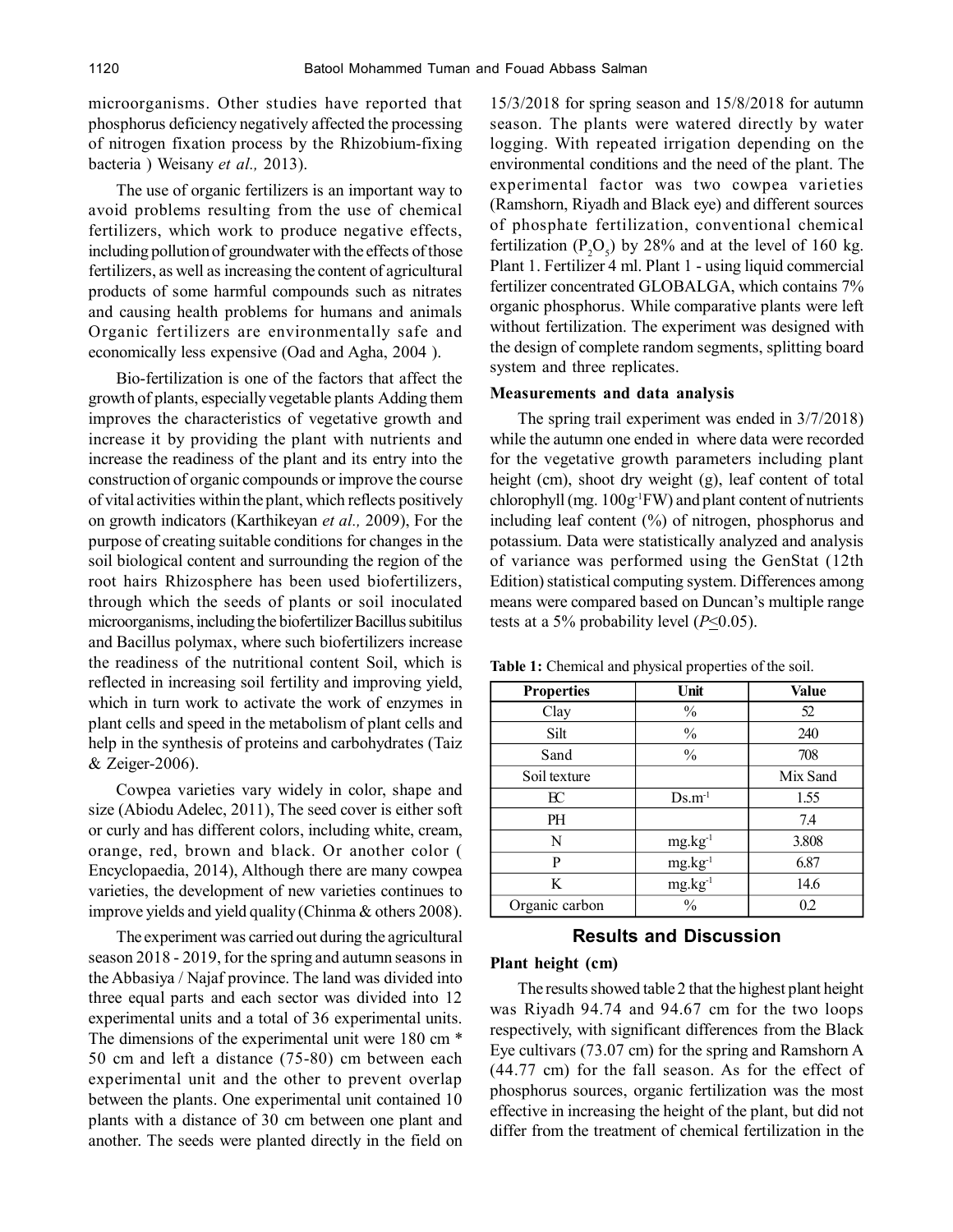|            |                                                                                                                                                                                                                                                                                                    |                           |                    | Plant height (cm) |              | Dry matter weight (g) |                    |                                     |                                          | Leaf content of total chlorophyll |                                 |          |                   |  |
|------------|----------------------------------------------------------------------------------------------------------------------------------------------------------------------------------------------------------------------------------------------------------------------------------------------------|---------------------------|--------------------|-------------------|--------------|-----------------------|--------------------|-------------------------------------|------------------------------------------|-----------------------------------|---------------------------------|----------|-------------------|--|
|            |                                                                                                                                                                                                                                                                                                    | <b>Fertilization type</b> |                    |                   |              |                       |                    |                                     |                                          |                                   |                                 |          |                   |  |
| ヒ          |                                                                                                                                                                                                                                                                                                    | <b>Control</b>            | Che.               | Bio.              | Org.         | <b>Control</b>        | Che.               | Bio.                                | Org.                                     | <b>Control</b>                    | Che.                            | Bio.     | Org.              |  |
|            | Ramshorn                                                                                                                                                                                                                                                                                           | 62.52e                    | 74.14cde           | 89.51Bc           | $76.24$ bcde | 44.27d                |                    | $63.14$ bcd $62.43$ bcd $57.71$ bcd |                                          |                                   | 20.52c 31.26abcB0.94abc28.24abc |          |                   |  |
|            | $\frac{Z}{Z}$ Ramsho<br>$Z$ Riyadh                                                                                                                                                                                                                                                                 | 65.32e                    | 116.52a            | 87.31Bc           | 109.81A      |                       | 51.31cd 56.74bcd   | 59.54bcd                            | 73.52Ab                                  | 21.32c                            | 22.84bc                         | 39.78a   | $27.22$ bc        |  |
|            | Black eve                                                                                                                                                                                                                                                                                          |                           | 68.74de   73.47cde | 67.93De           | 82.17Bcd     |                       | 59.04bcdl 67.82abc | 83.19a                              | 69.08abc28.46abc 39.31a 35.58ab 32.81abc |                                   |                                 |          |                   |  |
|            | Average                                                                                                                                                                                                                                                                                            | 65.52c                    | 88.04a             | 81.58B            | 89.40A       | 51.54b                | 62.56ab            | 68.38a                              | 66.77A                                   | 23.43c                            | 31.13ab 35.43a                  |          | 29.4 <sub>b</sub> |  |
|            |                                                                                                                                                                                                                                                                                                    | 39.28f                    | 48.63e             | 47.67E            | 43.53E       | 44.19d                | 66.51 abc          | 58.86abc                            | 50.13Cd                                  | 42.93cd                           | 53.96b                          | 151.48ab | 54.53b            |  |
|            | $\sum_{k=1}^{\infty} \frac{Ramshorn}{Riyadh}$                                                                                                                                                                                                                                                      | 62.34c                    | 109.12a            | 94.84B            | 112.41A      | 44.88d                | 52.53cd            | 53.30cd                             | 50.68Cd                                  | 38.16d                            | 47.49c                          | 54.25b   | 51.17ab           |  |
| <b>AUT</b> | Black eve                                                                                                                                                                                                                                                                                          | 46.92e                    | 52.33cd            | 53.52Cd           | 53.47Cd      | 55.54bcd              | 66.33ab            | 68.07a                              | 66.38Ab                                  | 44.41c                            | 52.92ab                         | 61.57a   | 52.23ab           |  |
|            | Average                                                                                                                                                                                                                                                                                            | 49.51c                    | 70.02a             | 65.34Ab           | 69.80A       | 48.20b                | 61.79a             | 60.07a                              | 55.73A                                   | 41.83b                            | 51.45ab   55.76a                |          | 52.64ab           |  |
|            |                                                                                                                                                                                                                                                                                                    |                           |                    |                   |              |                       |                    |                                     |                                          |                                   |                                 |          |                   |  |
|            | Values are means of three replicates (planting lines). Means that have same letter(s) within a season or within the average row are not<br>significantly different according to Duncan's multiple range tests $(P<0.05)$ , treatments are conventional chemical fertilizer (Che.), <i>Bacillus</i> |                           |                    |                   |              |                       |                    |                                     |                                          |                                   |                                 |          |                   |  |
|            | subtilis Biofertilizer (Bio.) and commercial seaweed concentrate as organic fertilizer (Org.) in addition to non-fertilized plants (control).                                                                                                                                                      |                           |                    |                   |              |                       |                    |                                     |                                          |                                   |                                 |          |                   |  |

**Table 2:** Effect of potassium fertilization of different fertilizer types on plant height, shoot dry weight and leaf content of total chlorophyll in three cowpea cultivars.

**Table 3:** Effect of potassium fertilization of different fertilizer types on leaf content (%) of nitrogen, phosphorus and potassium in three cowpea cultivars.

|                                                                                                                                                          |                           | % Leaf content of nitrogen |                        |        | % Leaf content of phosphorus |           |             |                        | % Leaf content of potassium |                          |         |                    |  |
|----------------------------------------------------------------------------------------------------------------------------------------------------------|---------------------------|----------------------------|------------------------|--------|------------------------------|-----------|-------------|------------------------|-----------------------------|--------------------------|---------|--------------------|--|
|                                                                                                                                                          | <b>Fertilization type</b> |                            |                        |        |                              |           |             |                        |                             |                          |         |                    |  |
|                                                                                                                                                          | <b>Control</b>            | Che.                       | Bio.                   | Org.   | $\lfloor$ Control            | Che.      | Bio.        | Org.                   | <b>Control</b>              | Che.                     | Bio.    | Org.               |  |
| $\begin{array}{c}\n\heartsuit \\ \hline\n\heartsuit \\ \hline\n\heartsuit \\ \hline\n\heartsuit\n\end{array}$ Ramsho<br>Ramshorn                         | 2.68c                     |                            | 3.25abc 3.32Ab 3.20abc |        | 0.211d                       | 0.357cd   | 0.595ab     | 0.494abc               | 0.474d                      | 0.981A                   | 0.895ab | 0.786abc           |  |
|                                                                                                                                                          | 2.87 <sub>bc</sub>        |                            | $2.95abc$ $3.16Abc$    | 3.51a  | 0.281cd                      | 0.280cd   | 0.408bcd    | 0.354Cd                |                             | 0.595cd 0.640bcd 0.895ab |         | 0.776abc           |  |
| Black eve                                                                                                                                                | 3.06abc                   | 3.18abc 3.46Ab             |                        | 3.46ab | 0.235d                       | 0.469abcd | 0.642a      | $0.585Ab$ $ 0.635bcd $ |                             | 0.947a                   | 0.999a  | $ 0.710$ abcd      |  |
| Average                                                                                                                                                  | 2.87 <sub>b</sub>         | 3.12ab                     | 3.31A                  | 3.39a  | 0.242c                       | 0.368ab   | 0.548a      | 0.477B                 | 0.568c                      | 0.856ab                  | 0.929a  | 0.757 <sub>b</sub> |  |
|                                                                                                                                                          | 2.33d                     | 2.69cd                     | 3.68Ab                 | 3.81a  | 0.570cd                      | 0.685bc   | 0.715abc    | 0.775Ab                | 0.967 <sub>bc</sub>         | 1.202ab                  | 1.204ab | 0.899bc            |  |
| $\sum_{n=1}^{\infty}$ Ramshorn                                                                                                                           | 2.04e                     | 3.04c                      | 3.64Ab                 | 3.34bc | 0.501d                       | 0.768ab   | $0.645$ bcd | 0.602 <sub>cd</sub>    | 1.050 <sub>bc</sub>         | 0.908 <sub>b</sub>       | 1.216ab | 1.111bc            |  |
| Black eye                                                                                                                                                | 2.24cd                    | 3.61ab                     | 3.76Ab                 | 3.90a  | 0.582cd                      | 0.681bc   | 0.816a      | $0.691$ abcd           | 0.814c                      | 1.029 <sub>bc</sub>      | 1.510a  | 1.458a             |  |
| Average                                                                                                                                                  | 2.20 <sub>b</sub>         | 3.11ab                     | 3.69A                  | 3.68a  | 0.551c                       | 0.711a    | 0.725a      | 0.689B                 | 0.944c                      | 1.046bc                  | 1.310a  | 1.156ab            |  |
| Values are means of three replicates (planting lines). Means that have same letter(s) within a season or within the average row are not                  |                           |                            |                        |        |                              |           |             |                        |                             |                          |         |                    |  |
| significantly different according to Duncan's multiple range tests $(Pd"0.05)$ , treatments are conventional chemical fertilizer (Che.), <i>Bacillus</i> |                           |                            |                        |        |                              |           |             |                        |                             |                          |         |                    |  |
| subtilis Biofertilizer (Bio.) and commercial seaweed concentrate as organic fertilizer (Org.) in addition to non-fertilized plants (control).            |                           |                            |                        |        |                              |           |             |                        |                             |                          |         |                    |  |

spring. While the fertilizer was the most effective in autumn season and did not differ significantly from organic fertilization compared to the control treatment, which led to the lowest plant height for both growing seasons with a significant difference from fertilization treatments. Generally, the highest value of plant height was recorded in the interaction between Riyadh variety and chemical fertilization 116.52 or organic fertilization 109.81 cm for the spring and 109.12 and 112.41 cm in the autumn season compared to the lowest plant height 62.52 and 39.28 cm in the overlap between Ramshorn and non-fertilization for both seasons respectively.

#### **Dry matter (gm.plant-1)**

As for the dry weight of the total vegetative, it is noticed from the results table 2 that the highest dry weight was in the black eye for growth seasons, while the lowest varieties in the proportion of dry matter were Ramshorn for spring and Riyadh for autumn. As for the effect of fertilization, the bio and organic fertilizer of the spring season and the bio fertilizer for the autumn season showed the highest percentage of dry matter, slightly different from other fertilization treatments and significant difference from the treatment control or non-fertilization for both seasons. The highest dry weight was 83.19 and 68.07 g compared to the interaction of Ramshorn and untreated control with the lowest values of 44.27 and 44.19 g for both seasons, respectively.

# **Leaf content of chlorophyll mg.100 gm-1 fresh weight**

When comparing the items with respect to leaf content of chlorophyll, the results table 2 showed that the highest percentage of chlorophyll was in the black eye variety regardless of treatment and for both seasons with significant difference from chlorophyll content of Ramshorn for spring and Riyadh for autumn. As for the fertilization treatments, bio-fertilization showed the highest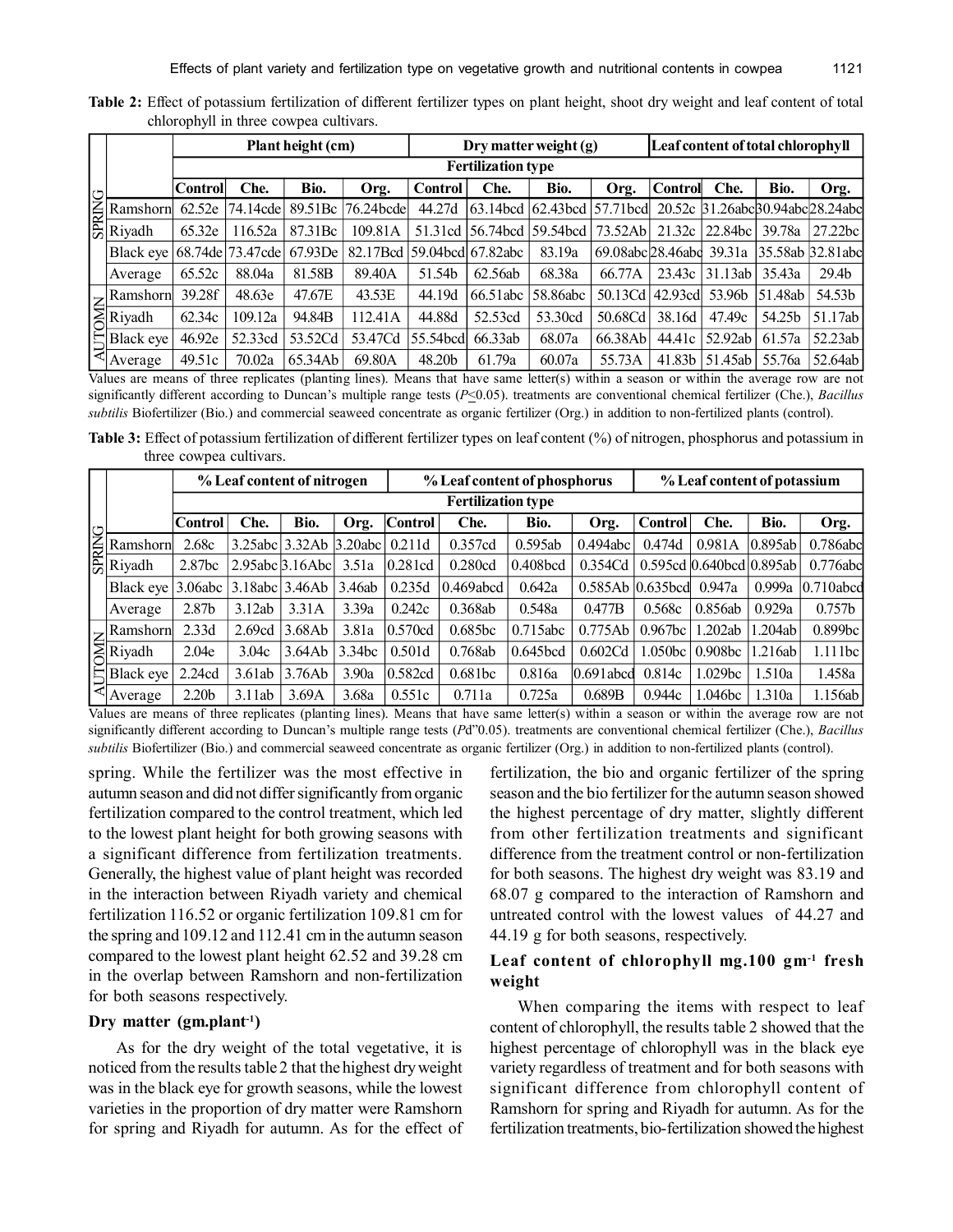content of chlorophyll for both seasons and a significant difference from the treatment of non-fertilization.

The interaction between Riyadh and the addition of biofertilization resulted in the highest percentage of chlorophyll content for the spring season, which did not differ significantly  $(P \le 0.05)$  from the treatment of Black Eye with chemical fertilization. As for the autumn seasons, the interaction of Black Eye with bio fertilization recorded the highest values and significant differences compared to the treatment of Riyadh with no fertilization.

#### **Leaf content of total nitrogen**

As for the nitrogen content of the leaves, table 3 showed that the varieties did not differ for the spring semester, whereas the varieties differed in the autumn season when the black eye recorded the highest content of the nitrogen with a slight difference from Riyadh and Ramshorn. The results of the same table indicated the superiority of organic and biofertilization in increasing the nitrogen content in the leaves compared to the treatment of chemical fertilization and control for both seasons respectively. The interaction of Riyadh with organic fertilization was the highest nitrogen for spring leaves, whereas the highest fall was in black eye and organic fertilizer application.

#### **Leaf content (%) of phosphorus**

The results in table 3 show that the percentage of leaf phosphorus content was significantly higher in Black eye and Ramshorn compared to Riyadh cultivar which recorded the lowest phosphorus content for both seasons respectively. The same results indicate that plants treated with biofertilization showed the highest increase of phosphorus content in the leaves for both seasons compared to other fertilization treatments and nonfertilized plants. Generally, the highest phosphorus content in the leaves was recorded in the treatment of interaction between Black eye with bio-fertilization of the spring semester 0.642 and autumn by 0.816% compared to Ramshorn cultivar with control treatment of 0.211% for spring semester and Riyadh for the same treatment 0.501% for autumn.

## **Leaf content (%) of potassium**

Similarly, the cultivars did not differ in the leaf content of potassium for the spring season, whereas the Black Eye recorded the highest potassium content compared to Ramshorn for autumn season (Table 3). Bio-fertilization also resulted in the highest increase in leaf potassium for both seasons compared to the control treatment. The effect of the interaction between the black eye and the bio-fertilization was evident in raising potassium levels in the leaves with high significant differences from the

interaction between Ramshorn and non-fertilized for the spring and non-fertilized black eye for autumn.

Findings of this study showed that there were significant differences among the three cowpea cultivars in vegetative growth characters properties and leaf content of nutrients. This may be due to the effect of plant variety resulting from genetic variation between varieties. Or the reason may be due to the suitability of environmental conditions for one plant variety, but not to the other. This resulted in a variation in the efficiency of photosynthesis which positively affected the increase of vegetative growth (Madukwe *et al.,* 2018; Mfeca *et al.,* 2019).

It is clear from the results that vegetative growth indicators differed due to different source of phosphate fertilization,

It was noted that the addition of bio-fertilization had a significant effect in increasing most of the vegetative growth characteristics including leafy area, dry weight of the total vegetation, leaf content of chlorophyll, number of bacterial nodes and number of branches. This is due to the ability of these microorganisms to convert the element phosphorus from the image fixed in the soil to its image ready for absorption by the plant (Schister *et al.,* 2004).

Increased plant content of this element is an indicator of plant health because phosphorus is a necessary ingredient in plant nutrition during different growth stages (Awasthi *et al.,* 2011).

The plant needed phosphorus because it is an essential element in the processes of metabolism and cell division. This element is vital in the formation of ATP, which transports energy and thus contributes to increase the efficiency of photosynthesis and increase the size and number of cells by stimulating the increase of the total vegetative density and as a result the increase of dry weight in general (Ndakidemi and Dokora, 2007)

The increased readiness of soil elements is due to the ability of *Bacillus subtilis* to secrete stimulants into the growth medium, including IAA, cytokinin and gibberellin GA3, which promote increased cell division and thus increase vegetative and root growth of the plant, thus positively increasing Absorption of nutrients (Jungwook *et al.,* 2009).

These bacteria also help release nutrients from clay minerals as a result of the biological activity of these microorganisms.

This leads to an increase in the formation of organic acids in the zone of radical growth and reduce the degree